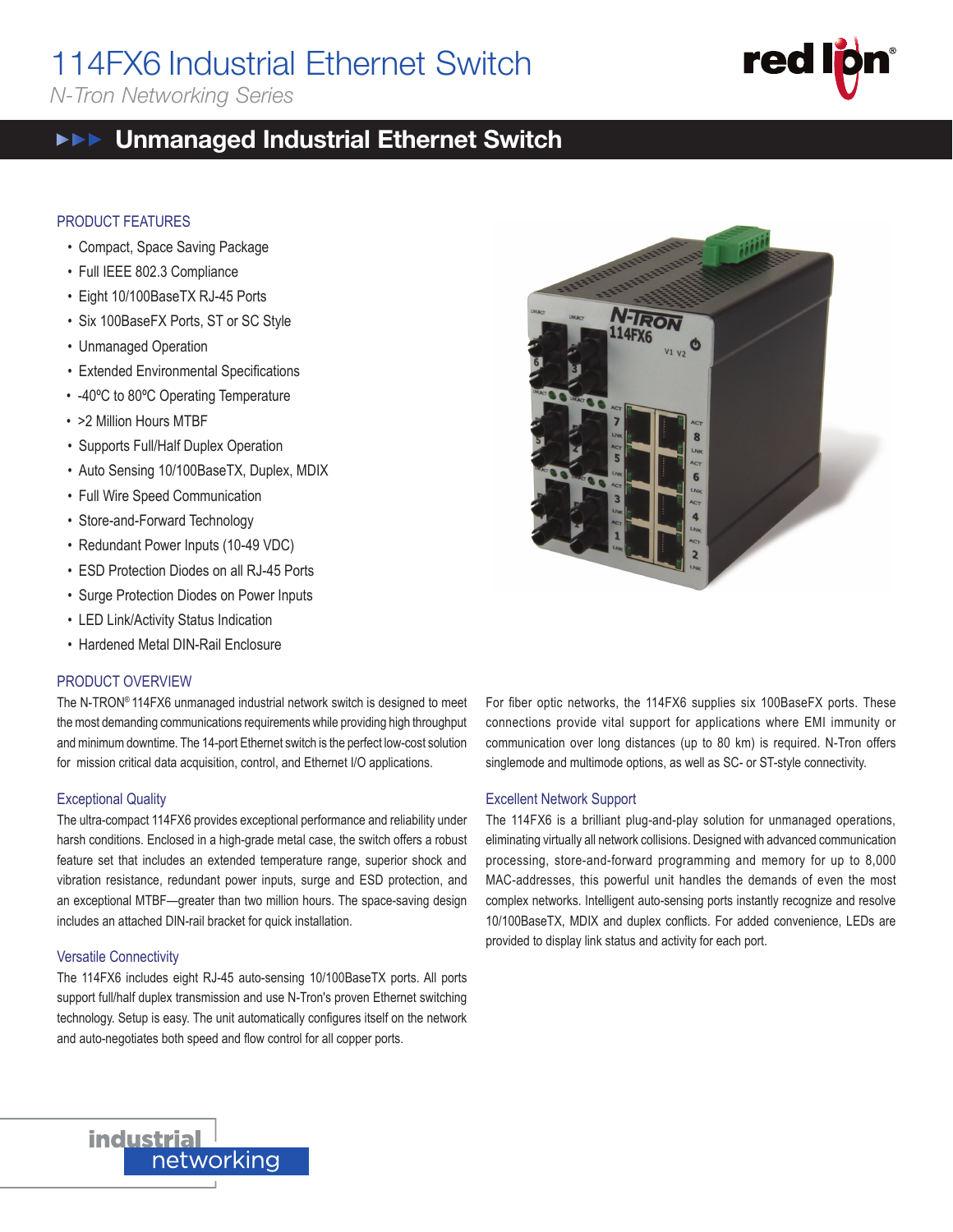## **Specifications**

#### Switch Properties

| Number of MAC Addresses: | 8000              |
|--------------------------|-------------------|
| Latency Typical:         | $2.6 \,\mu s$     |
| Switching Method:        | Store-and-Forward |
|                          |                   |

#### Case Dimensions

| Height:         | 4.3"             | $(10.8 \text{ cm})$ |
|-----------------|------------------|---------------------|
| Width:          | 3.1"             | $(7.9 \text{ cm})$  |
| Depth:          | 4.6"             | $(11.5 \text{ cm})$ |
| Weight (max):   | $1.7$ lbs        | $(0.77 \text{ kg})$ |
| DIN-Rail Mount: | 35 <sub>mm</sub> |                     |

#### **Electrical**

Redundant Input Voltage: 10-49 VDC (Regulated) Input Current (max): 545mA max.@24 VDC BTU/hr: 44.7@24 VDC N-Tron Power Supply: NTPS-24-1.3 (1.3A@24V)

#### **Environmental**

Operating Temperature: Storage Temperature: Operating Altitude: 0 to 10,000 ft.

C to  $80^{\circ}$ C C to  $85^{\circ}$ C Operating Humidity: 5% to 95% (Non Condensing)

## Shock and Vibration (bulkhead mounted)

Shock: 200g @ 10ms Vibration/Seismic: 50g, 5-200Hz, Triaxial

**Reliability** 

MTBF:  $>2$  Million Hours

Network Media<br>10BaseT: 100BaseTX: ≥Cat5 Cable

≥Cat3 Cable

## Connectors<br>10/100BaseTX:

Eight (8) RJ-45 Copper Ports 100BaseFX: Six (6) SC or ST Fiber Duplex Ports

#### Recommended Wiring Clearance

| Front: | Δ"  | $(10.16 \text{ cm})$ |
|--------|-----|----------------------|
| Side:  | 4 H | $(2.54 \text{ cm})$  |

#### Fiber Transceiver Characteristics

| <b>Fiber Length</b>       | $2km*$   | $15km**$ | $40km**$ | $80 km**$                     |
|---------------------------|----------|----------|----------|-------------------------------|
|                           |          |          |          |                               |
| <b>TX Power Min</b>       | $-19dBm$ | -15dBm   | -5dBm    | -5dBm                         |
| <b>RX Sensitivity Max</b> | $-31dBm$ | $-31dBm$ | $-34dBm$ | $-34dBm$                      |
| Wavelength                | 1310nm   | 1310nm   | 1310nm   | 1550nm                        |
|                           |          |          |          | * Multimode Fiber Ontio Coble |

\* Multimode Fiber Optic Cable \*\* Singlemode Fiber Optic Cable

#### Regulatory Approvals

• FCC: Title 47, Part 15, Subpart B, Class A; ANSI C63.4; ICES-003

- UL /cUL: Class I, Div 2, Groups A, B, C, D and T4
- CE: IEC 61000-4-2/3/4/5/6/8/11, EN 61000-6-2/4
- Other: ABS Type Approval for Shipboard Applications; GOST-R certified; RoHS compliant

Further information regarding this product's regulatory conformity can be found on the N-Tron website at www.n-tron.com/regulator